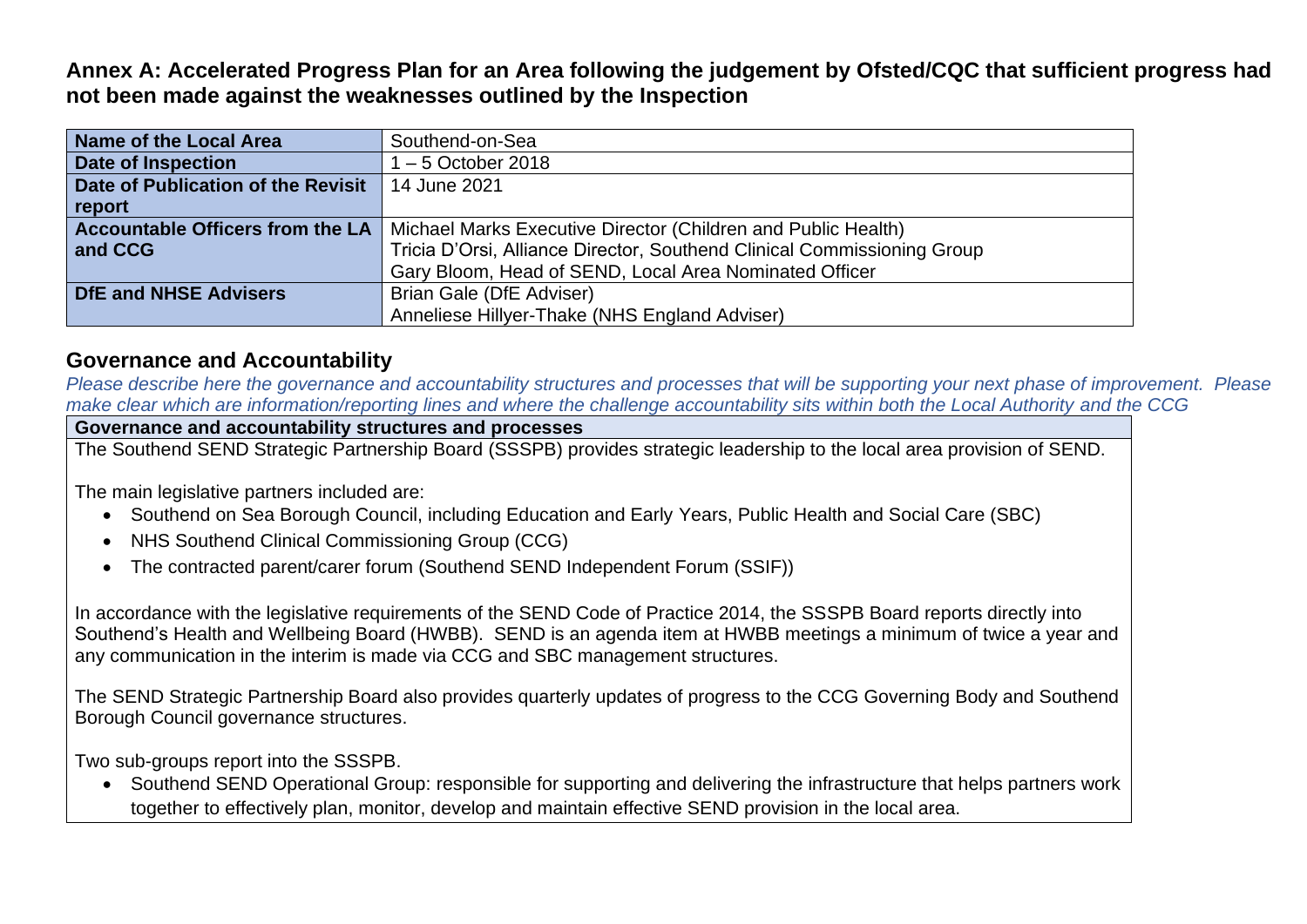• Joint Commissioning Group: the joint commissioning body for the local area's SEND 0-25 population, responsible for identification, development and implementation of commissioned services (internally or externally). The Group will maintain and progress a joint commissioning plan and providing information and options analyses to the SSSPB for decision as appropriate.

Governance and accountability for the delivery of the APP will be in line with the structure as outlined above. The sub-groups will be responsible for the delivery of all actions within the APP, both groups will provide progress/highlight reports to the SEND Strategic Partnership Board (SSPB), all groups meet half termly. The SSPB will monitor and take appropriate action where required to ensure the necessary delivery of the APP. The SSPB will escalate issues to HWBB or other suitable decisionmaking body as appropriate, however SSPB will hold ultimate accountability. Additional scrutiny and oversight will be implemented through the Southend Health & Wellbeing Board and the Southend CCG Governing Body. It has also been agreed with elected members that a verbal update on progress related to SEND will be given at each People Scrutiny Committee, a public meeting.

*The focus of this plan is each area of weakness from the original inspection where, in the revisit, Ofsted/CQC have judged that sufficient progress has not been made. For each weakness, you should identify:*

- the actions you are taking to achieve improvement
- how you will measure success/impact of the actions
- the milestones you will need in order to achieve your targeted improvement.

#### **Area of weakness identified in the original inspection**

*The emerging leadership of the Southend CCG, Public Health, the Local Authority and education providers has not developed quickly enough to ensure precisely coordinated priorities, accountabilities and joint commissioning to improve the outcomes for children and young people.*

The re-visit letter noted a 'palpable change' in the culture of the area's partnerships and greater commitment to joint working to improve outcomes for children and young people with SEND. However, whilst many improvements were recognised within this area of weakness, some actions/initiatives were only recently established and not fully embedded, consequently many children and young people with SEND and their families are not feeling the benefits of the improvements.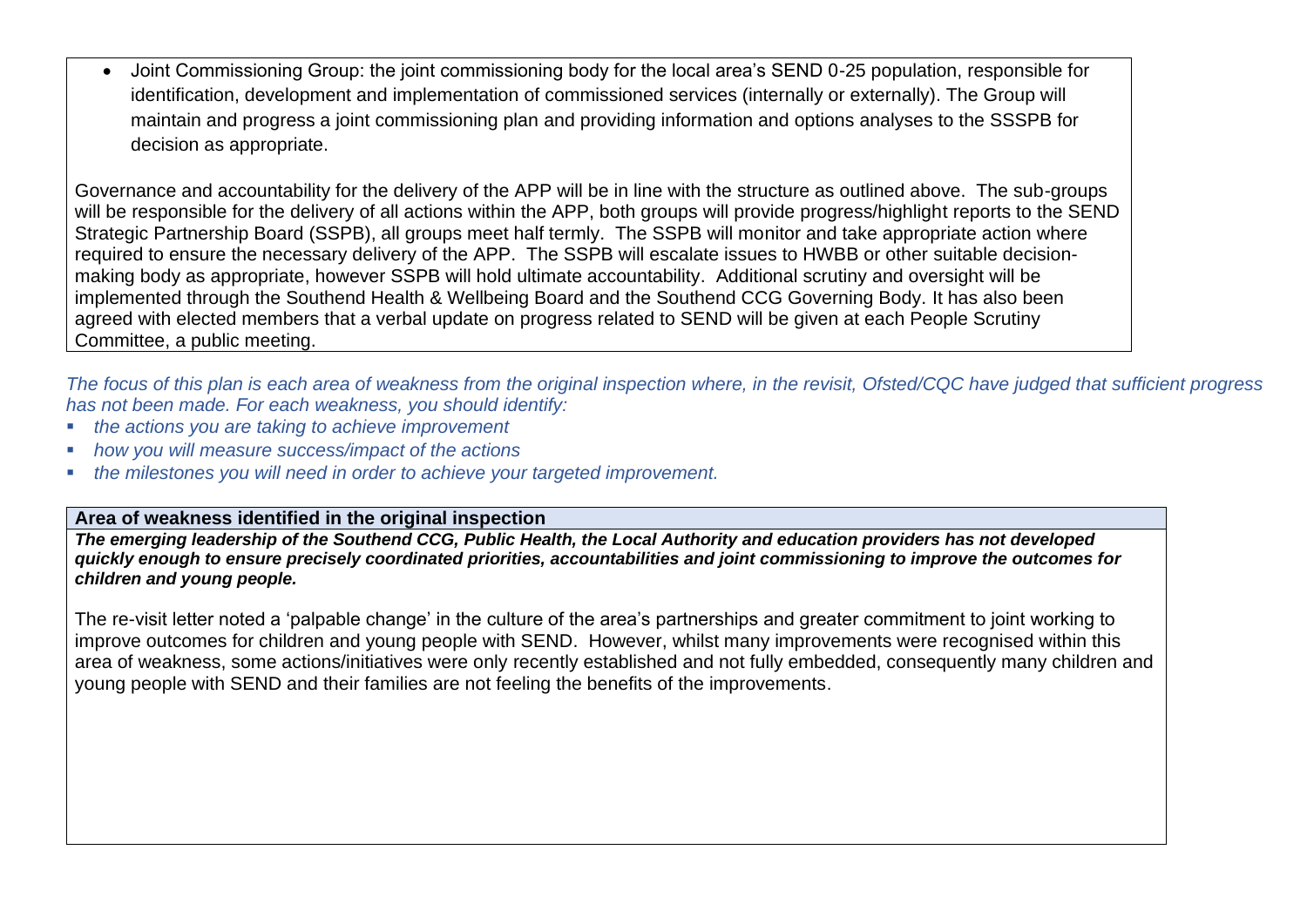| Actions designed to lead to improvement                                                                                                                                                                  |                         |                                                                                                                                                                                                         |                                                                                                                                                                                        |
|----------------------------------------------------------------------------------------------------------------------------------------------------------------------------------------------------------|-------------------------|---------------------------------------------------------------------------------------------------------------------------------------------------------------------------------------------------------|----------------------------------------------------------------------------------------------------------------------------------------------------------------------------------------|
| Action                                                                                                                                                                                                   | Responsible<br>officers | By When                                                                                                                                                                                                 | <b>Action RAG</b><br><b>Blue</b> ; Completed<br>Green; On track to<br>be completed by<br>due date<br><b>Amber</b> ; Potential<br>slippage (2 weeks)<br>after due date)<br>Red; Overdue |
| Exec and senior level attendance consistently at SSPB, SEND Ops, Joint<br>Commissioning                                                                                                                  | MM/TD'O                 | In place,<br>ongoing<br>monitoring                                                                                                                                                                      |                                                                                                                                                                                        |
| Southend SEND Partnership core team capacity review                                                                                                                                                      | GB/CM                   | November<br>2021                                                                                                                                                                                        |                                                                                                                                                                                        |
| Parent Carer Forum (SSIF) development and support programme agreed                                                                                                                                       | GB/CM                   | November<br>2021                                                                                                                                                                                        |                                                                                                                                                                                        |
| Publication of the Southend SEND Partnership Strategy 2021-2024 and<br>underlying action plan - delayed from original intention due to Member<br>Commissioned Peer Review scheduled for late November 21 | <b>SSPB</b>             | <b>TBC</b> but<br>estimated Jan<br>22, final sign off<br>dependent on<br>the completion<br>of the Member<br>requested Peer<br>Review.<br>Strategic<br>priorities will be<br>worked on from<br>September |                                                                                                                                                                                        |
| Quality and Outcomes Framework embedded                                                                                                                                                                  | GB/CM                   | October 21                                                                                                                                                                                              |                                                                                                                                                                                        |
| SEND Partnership Quality Assurance process for EHCPs embedded                                                                                                                                            | GB/CM                   | October 21                                                                                                                                                                                              |                                                                                                                                                                                        |
| Co-production Charter published on Local Offer                                                                                                                                                           | <b>GB</b>               | October 21                                                                                                                                                                                              |                                                                                                                                                                                        |
| Neurodevelopment Pathway (Neu Pathway) embedded and accompanying<br>parental information pack produced                                                                                                   | <b>CM/SSIF</b>          | December 21                                                                                                                                                                                             |                                                                                                                                                                                        |
| Clearance of the ASD Diagnostic Pathway backlog (as at 31.3.21)                                                                                                                                          | <b>CM</b>               | October 21                                                                                                                                                                                              |                                                                                                                                                                                        |
| Recommendations for outline delivery model for SLT, OT and Physio<br>defined (Balance System in partnership with Essex SEND Partnership)                                                                 | <b>CM</b>               | December 21                                                                                                                                                                                             |                                                                                                                                                                                        |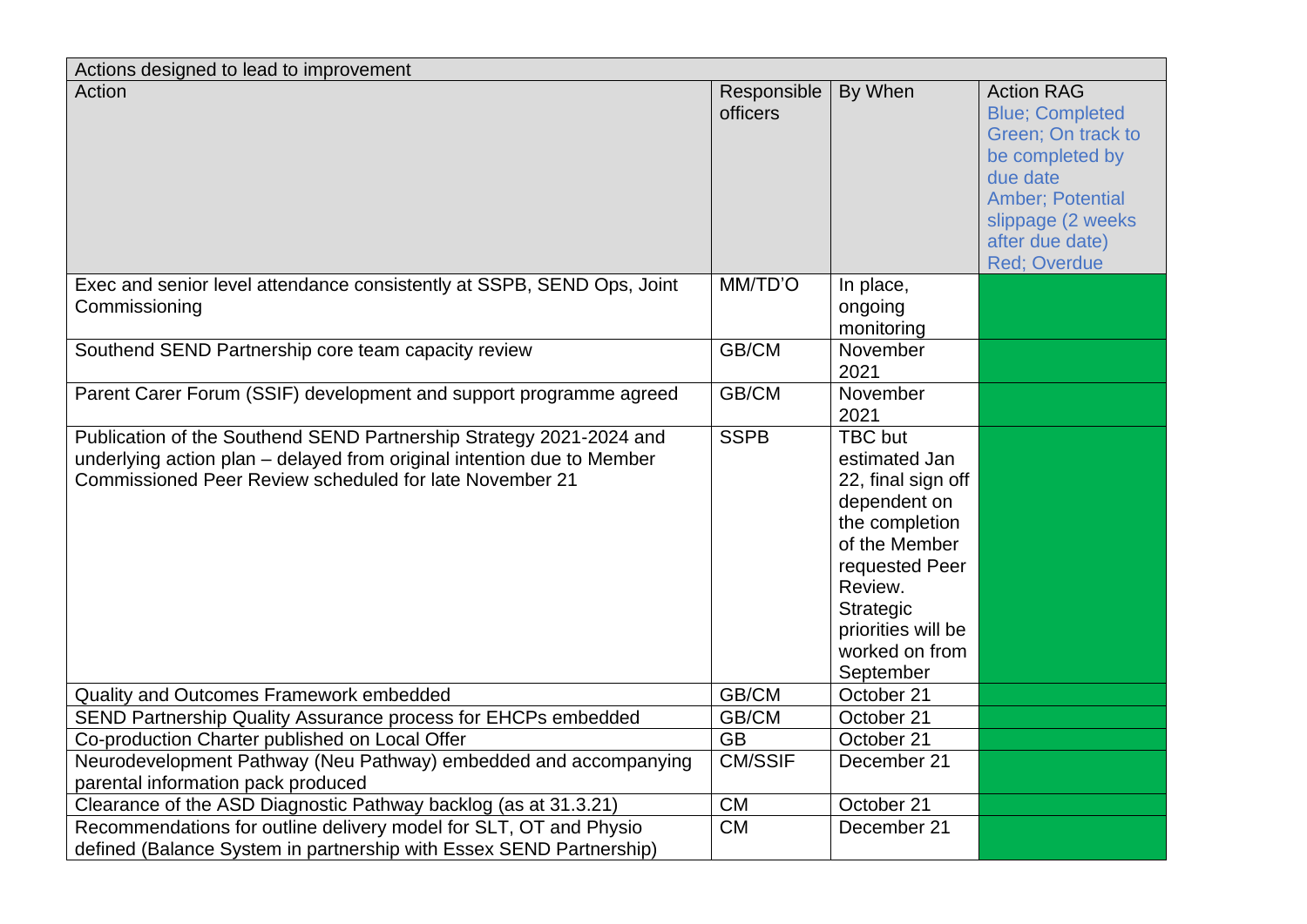|                                               | Commissioning Roadmap to be updated and published                       | <b>CM</b>  | October 21                                                                                                                                                                                                                                                                                                                                     |     |                                                |                                                                                                                                                                                    |             |  |  |
|-----------------------------------------------|-------------------------------------------------------------------------|------------|------------------------------------------------------------------------------------------------------------------------------------------------------------------------------------------------------------------------------------------------------------------------------------------------------------------------------------------------|-----|------------------------------------------------|------------------------------------------------------------------------------------------------------------------------------------------------------------------------------------|-------------|--|--|
| outlined                                      | Shared Spend understood and opportunities for future strategic planning |            |                                                                                                                                                                                                                                                                                                                                                |     |                                                |                                                                                                                                                                                    | December 21 |  |  |
|                                               |                                                                         |            | Impact measures and milestones to be achieved                                                                                                                                                                                                                                                                                                  |     |                                                |                                                                                                                                                                                    |             |  |  |
| <b>KPI</b><br>reference                       | By <sub>3</sub><br>months                                               | <b>RAG</b> | By 6 months                                                                                                                                                                                                                                                                                                                                    | RAG |                                                | By 12 months                                                                                                                                                                       |             |  |  |
| Quality<br>Assurance                          | Panel TOR,<br>reporting &<br>learning log<br>in place                   |            | 3 key recommendations for<br>Improvement on baseline measurement<br>improvement & baseline<br>identified to measure<br>improvement                                                                                                                                                                                                             |     |                                                |                                                                                                                                                                                    |             |  |  |
| $Co-$<br>Production<br>Charter                | Sign up of<br>all<br>Partnership<br>members to<br>the charter           |            | Evidence of positive<br>Established framework for Co-production of<br>services for children and young people<br>participation in co-<br>production activities by<br>Children & Young People<br>(CYP)<br>Families, parents, carers<br>Professionals involved in a<br>child or young person's<br>journey<br>Third and voluntary sector<br>groups |     |                                                |                                                                                                                                                                                    |             |  |  |
| <b>Neu</b><br>Pathway                         | Actively<br>diverting<br>referrals<br>from<br>Community<br>Paediatrics  |            | Gaps in support and<br>resources for CYP and<br>families pre and post<br>diagnosis identified                                                                                                                                                                                                                                                  |     | ASD diagnostic pathway.<br>diagnostic pathway. | Reduction in number of CYP progressing to the<br>Reduction in waiting time for the ASD<br>Positive feedback from families that they are<br>receiving appropriate levels of support |             |  |  |
| Clearance<br>of ASD<br>diagnostic<br>back log | Backlog<br>fully cleared                                                |            | n/a                                                                                                                                                                                                                                                                                                                                            |     | n/a                                            |                                                                                                                                                                                    |             |  |  |
| SLT/OT,<br>etc                                | Public<br>consultation<br>completed                                     |            | CYP and families will have access to SLT, OT<br>Clear outline pathway and<br>model recommended for<br>and physio at the earliest point as indicated by<br>universal, specialist and<br>assessed need.                                                                                                                                          |     |                                                |                                                                                                                                                                                    |             |  |  |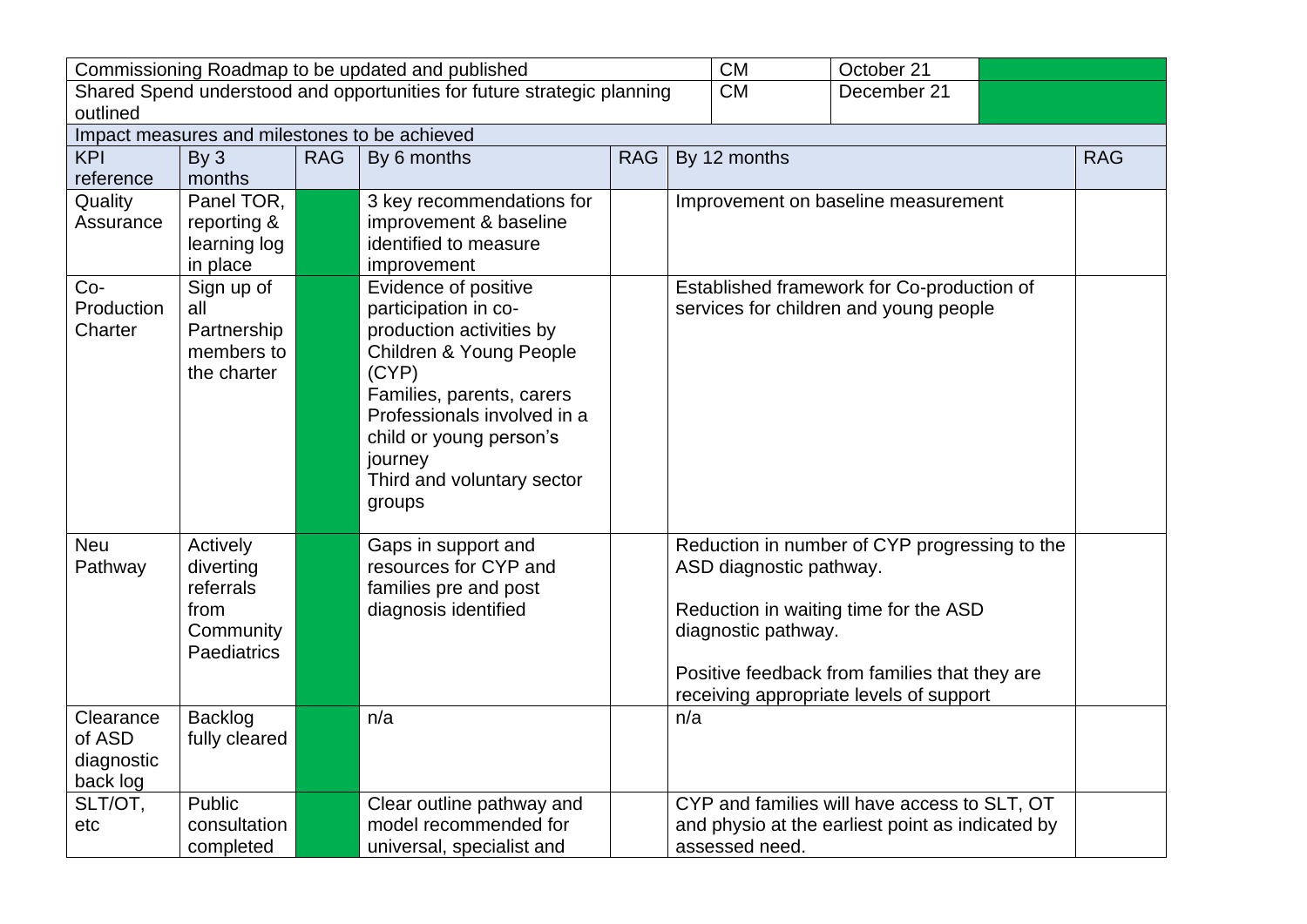|  | .<br><br> |  |  |  |
|--|-----------|--|--|--|
|  |           |  |  |  |

*If you have a council wide risk register format you can insert that here, otherwise please use this one. At this stage it is critical both for yourself, DfE, NHS England and DHSC that you identify early any risks and can demonstrate appropriate and decisive action. The progress of your Plan will be evaluated with you initially at 6 months to determine any further action which may be required.*

# **Risk Register**

| <b>Date</b> | <b>Risk</b>                                                                                                                                                           | Severity/Impact | <b>Mitigation</b>                                                                                                                                                                                                                                                                                 | <b>Progress following action</b> |
|-------------|-----------------------------------------------------------------------------------------------------------------------------------------------------------------------|-----------------|---------------------------------------------------------------------------------------------------------------------------------------------------------------------------------------------------------------------------------------------------------------------------------------------------|----------------------------------|
| July 21     | Potential disruption<br>to the Community<br><b>Pediatrics Provision</b><br>during the transfer<br>to alternative<br>provider                                          | Moderate        | Detailed triage and<br>prioritisation of current<br>caseload has been<br>completed. Risk<br>assessment completed.<br>Communication plan in place<br>with communication<br>cascaded to families, staff<br>and wider stakeholders.<br><b>Transfer to alternative</b><br>provider planned for Jan 22 |                                  |
| July 21     | <b>SBC Member</b><br>requested Peer<br>Review will divert<br>capacity from the<br>delivery of<br>improvement plans<br>and the APP (SBC<br>facing only, not<br>health) | High            | Review and adjust<br>anticipated completion dates<br>within the APP and wider<br>improvement programme.<br><b>Expectation to achieve</b><br>completion of all actions<br>within the 6-month review<br>window                                                                                      |                                  |
| July 21     | <b>SBC Members</b><br>requested Peer<br>Review highlights<br>additional strategic<br>actions not<br>previously identified                                             | Moderate        | The consultation on the<br>SEND strategy will be<br>delayed, the strategy will not<br>be finalised until the<br>conclusion of the Peer<br><b>Review</b>                                                                                                                                           |                                  |
| July 21     | <b>Parent Carer</b><br>Forum capacity to                                                                                                                              | Moderate        | New organisation who are<br>constantly evolving,                                                                                                                                                                                                                                                  |                                  |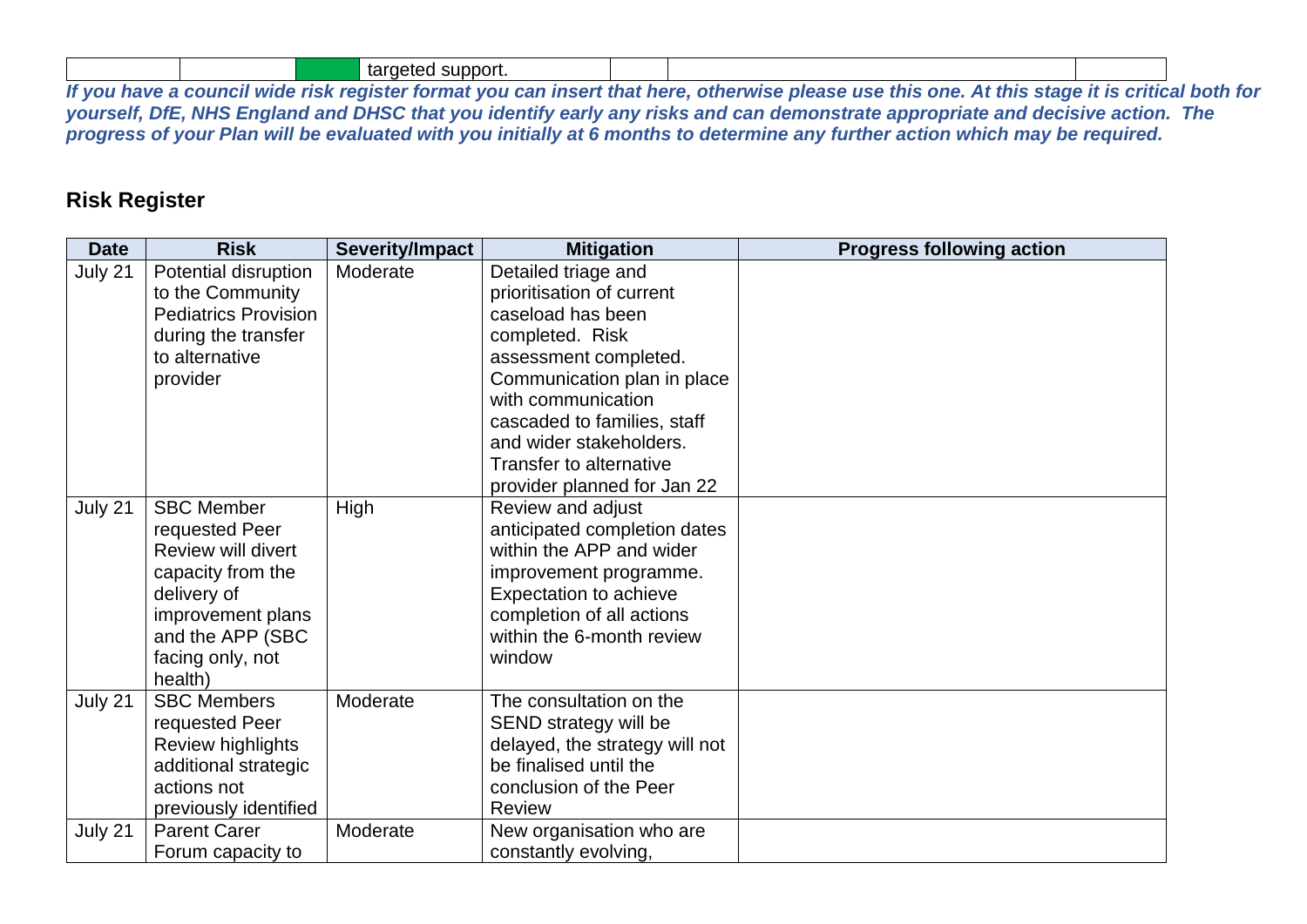|         | engage fully in all<br>aspects                                                                                         |          | development support<br>programme will be designed<br>to facilitate continued growth<br>and engagement.                            |  |
|---------|------------------------------------------------------------------------------------------------------------------------|----------|-----------------------------------------------------------------------------------------------------------------------------------|--|
| July 21 | <b>Limited SEND</b><br>Partnership<br>resources to deliver<br><b>BAU</b> and drive<br>continuous<br><i>improvement</i> | Moderate | Completion of core team<br>capacity review supported<br>by a clear understanding of<br>the shared spend across the<br>partnership |  |

## **Scorecard**

*This is the summary of all the ways you are going to measure the overall effectiveness of your plan. For example, if measuring the impact of the improvement of the quality of EHCPs, you may look at the improvement in attendance, exclusions and outcome measures for CYP with EHC plans.*

*It is felt that a scorecard approach is challenging given the remaining weakness relates to the embedding of joint commissioning activities. The SEND Strategy Action plan when published will include relevant KPIs which will be incorporated into the quality and outcomes framework.*

| <b>KPI Reference</b>     | <b>KPI</b>                                                                                                                                                           | <b>Baseline</b> | 3 months | 6 months | 12 months |  |
|--------------------------|----------------------------------------------------------------------------------------------------------------------------------------------------------------------|-----------------|----------|----------|-----------|--|
| Quality &<br>performance | Upward trend in overall<br>quality assurance of<br>EHCPs undertaken.<br>Baseline of plans where<br><b>Quality Assurance Tool</b><br>records Yes or N/A               | 81%             | 84%      | 87%      | 91%       |  |
| Quality &<br>performance | Upward trend in Section<br>C/G Health quality<br>assurance of EHCPs<br>undertaken. Baseline of<br>plans where Quality<br><b>Assurance Tool records</b><br>Yes or N/A | 79%             | 83%      | 87%      | 90%       |  |
| Quality &<br>performance | <b>Upward trend in Section</b><br>D/F Social Care quality                                                                                                            | 83%             | 86%      | 89%      | 92%       |  |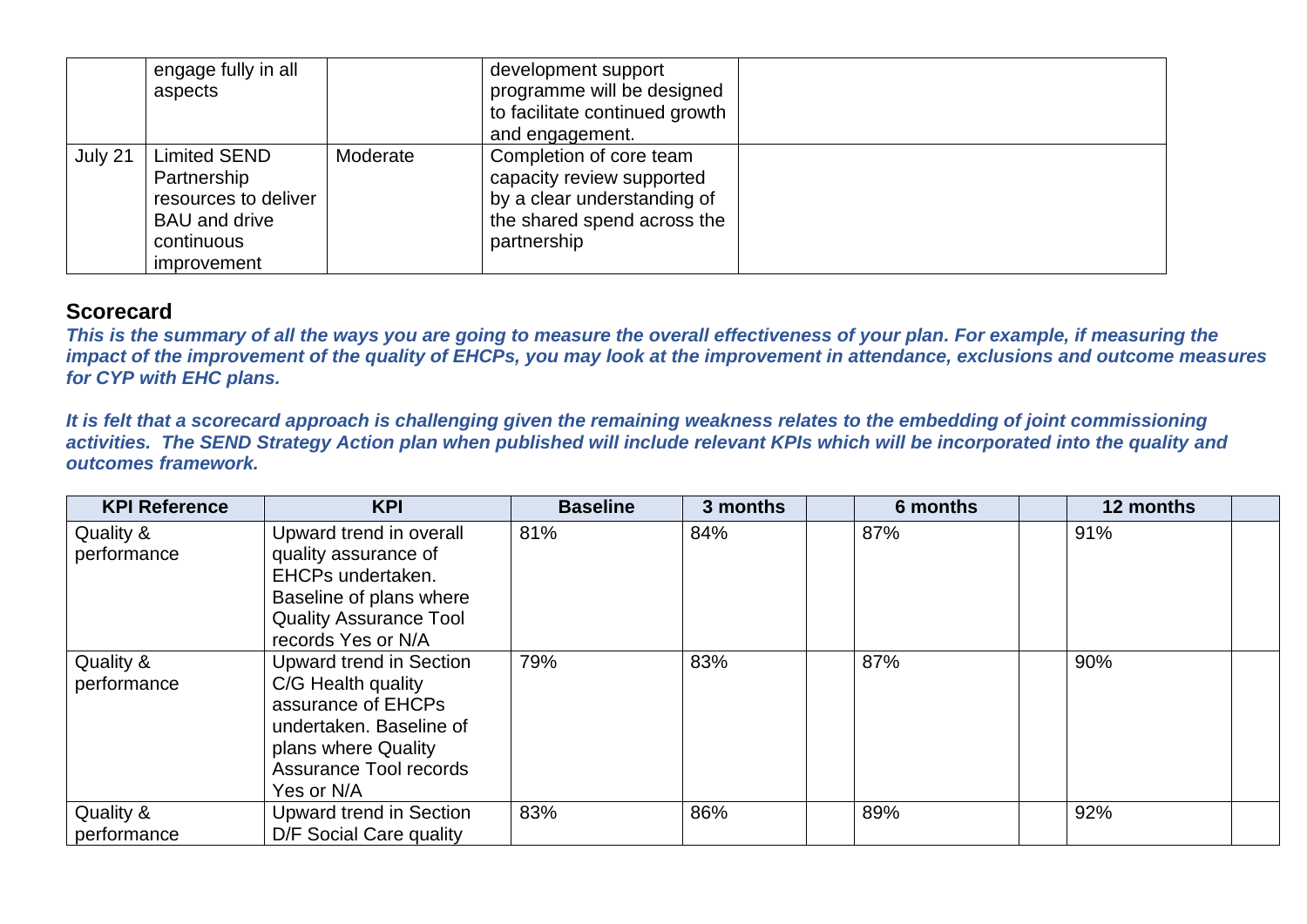|                                                                                                                              | assurance of EHCPs<br>undertaken. Baseline of<br>plans where Quality<br><b>Assurance Tool records</b><br>Yes or N/A                                         |                                                                          |                                                                                   |                                                                                                                 |  |  |
|------------------------------------------------------------------------------------------------------------------------------|-------------------------------------------------------------------------------------------------------------------------------------------------------------|--------------------------------------------------------------------------|-----------------------------------------------------------------------------------|-----------------------------------------------------------------------------------------------------------------|--|--|
| Quality &<br>performance                                                                                                     | Improvement in timeliness<br>of provision of advice from<br>all partners. Report not<br>currently produced by EHC<br>Hub                                    | Report to be<br>written and<br>baseline<br>determined                    | % increase<br>improvement<br>for<br>Education,<br>Health and<br>Care.             |                                                                                                                 |  |  |
| Satisfaction &<br>feedback                                                                                                   | Increased young people,<br>parent/carer, professional<br>engagement in POET or<br>satisfaction scores from<br>new survey being finalised<br>to replace POET | 6 CYP<br>80 Practitioners<br>168 Parents took<br>part in 19/20<br>Survey | Minimum<br>50%<br>increase in<br>participants<br>in all<br>categories in<br>20/21 | New survey when<br>finalised<br>evidences<br>improved<br>engagement and<br>satisfaction from<br>parents and CYP |  |  |
| Neurodevelopment<br>pathway                                                                                                  | Young person/parent/carer<br>satisfaction with the Neu<br>pathway                                                                                           |                                                                          |                                                                                   |                                                                                                                 |  |  |
| <b>Autism Assessment</b><br>Waiting List - CYP<br>on waiting list as at<br>31 March 21 will be<br>cleared within 6<br>months | All pupils who were<br>awaiting an autism<br>assessment as at 31/3/21<br>will have received the<br>assessment.                                              |                                                                          |                                                                                   | Backlog will be<br>cleared                                                                                      |  |  |
| <b>Balanced System</b><br>Approach to Therapy<br>Provision                                                                   |                                                                                                                                                             |                                                                          |                                                                                   |                                                                                                                 |  |  |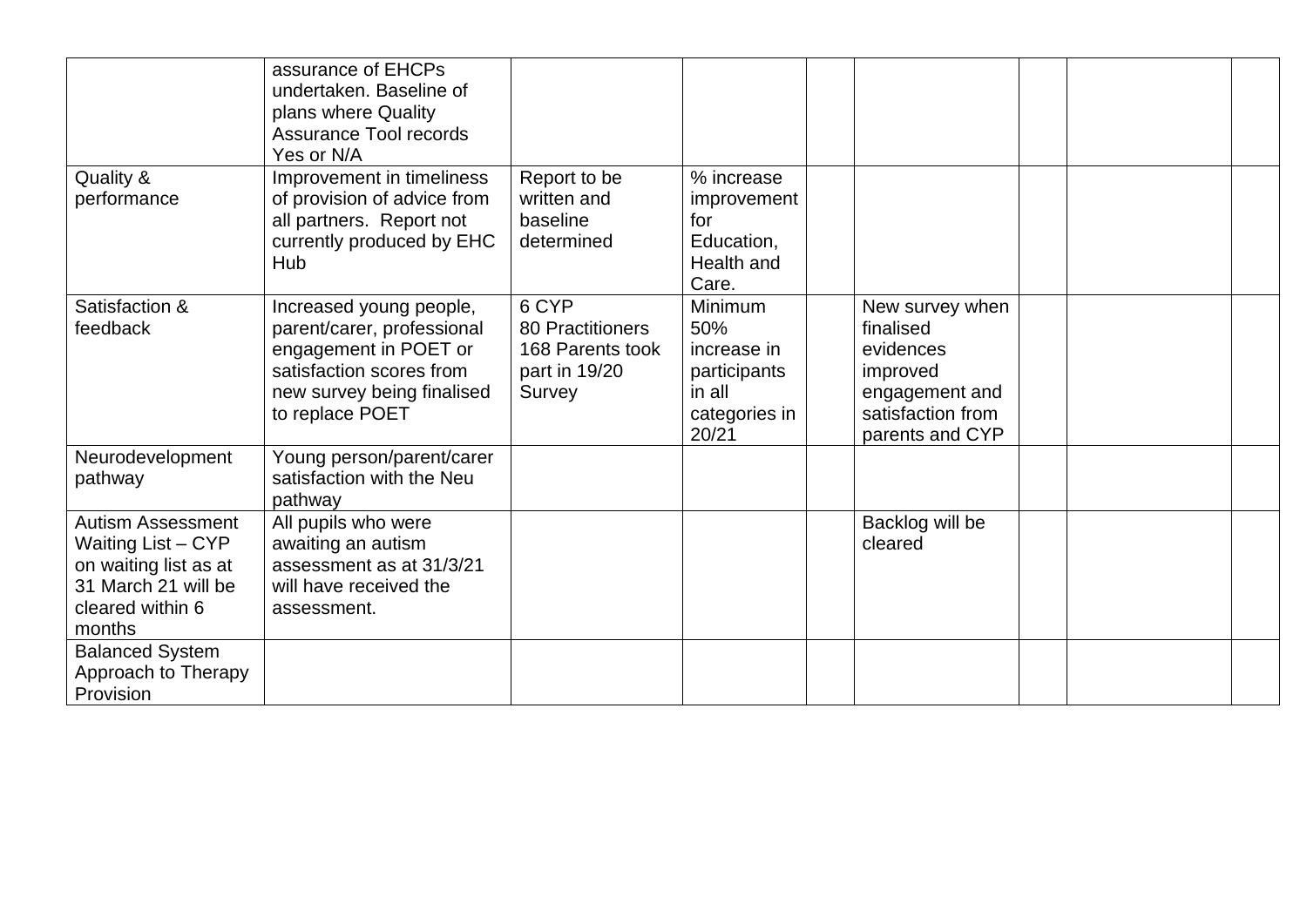# **Annex B: Supporting statement for the Accelerated Progress Plan**

Please include here any significant reasons why you feel you did not make sufficient progress and how you are addressing these

| <b>Factors accounting for insufficient progress</b>                                                                                                                                                                                                                                                                                                                                                                                                                                                                                                                                                                                                                                                                                            | How we are addressing these                                                                                                                                                                                                                                                                                                                                                                                                                      |
|------------------------------------------------------------------------------------------------------------------------------------------------------------------------------------------------------------------------------------------------------------------------------------------------------------------------------------------------------------------------------------------------------------------------------------------------------------------------------------------------------------------------------------------------------------------------------------------------------------------------------------------------------------------------------------------------------------------------------------------------|--------------------------------------------------------------------------------------------------------------------------------------------------------------------------------------------------------------------------------------------------------------------------------------------------------------------------------------------------------------------------------------------------------------------------------------------------|
| In direct response to the outcome of the original inspection and the<br>written statement of action (WSOA), additional resource and<br>capacity was agreed across both the Borough Council (SBC) and<br>the CCG. However, scoping, planning and the restructuring of the<br>SEND service took longer than hoped to complete. We were unable<br>to recruit the right personnel to some key roles and took the decision<br>to re-advertise, attracting the right caliber of staff with the right<br>values, behaviours and experience was paramount to success.<br>As a direct consequence some actions within the WSOA were late in<br>starting and have not had the opportunity to embed fully or enable<br>improved outcomes to be evidenced. | Key roles have been filled and working practices strengthened<br>significantly. The SEND Partnership core team is about to embark on a<br>review to ensure we have sufficient and sustainable resource/capacity to<br>support the requirements of the SEND agenda whilst maintaining and<br>accelerating the significant improvements/progress already achieved.                                                                                 |
| Both SBC and the CCG have been through major re-structures in<br>recent years, the CCGs has seen a number of changes in Executive<br>level roles during this time and SBC have appointed to a completely<br>new Executive structure and roles. These changes have 'distracted'<br>both organisations which in turn has delayed progress and pace.                                                                                                                                                                                                                                                                                                                                                                                              | Since appointment into their respective executive roles the Executive<br>Director for Children and Public Health in SBC and the NHS Alliance<br>Director in the CCG have brought a renewed focus, dedicated leadership,<br>drive and energy to the SEND agenda in Southend.                                                                                                                                                                      |
| The arrangements for the Southend parent carer forum have been<br>extremely challenging and have impacted negatively on<br>achievement of the improvement plans. The renewal of the parent<br>carer forum was turbulent, the final decision was strongly contested,<br>this has led to continued and ongoing clashes which divert energy,<br>focus and attention away from the core objective of the forum.<br>Despite the troubled start the new forum, SSIF, are already an<br>integral part of the SEND Partnership and this was clearly apparent<br>to inspectors. However, their reach into the SEND Parent<br>community is not sufficiently embedded to evidence that<br>improvements were felt by many parents.                         | We continue to work closely with SSIF, they are fully engaged and<br>provide welcome challenge to the wider partnership. SSIF are<br>determined to champion improvements in lived experience, the journey<br>for the child and family and ultimately outcomes.<br>We are keen to support SSIF to grow and evolve to become trusted and<br>respected representatives for all children, young people and families with<br><b>SEND in Southend.</b> |